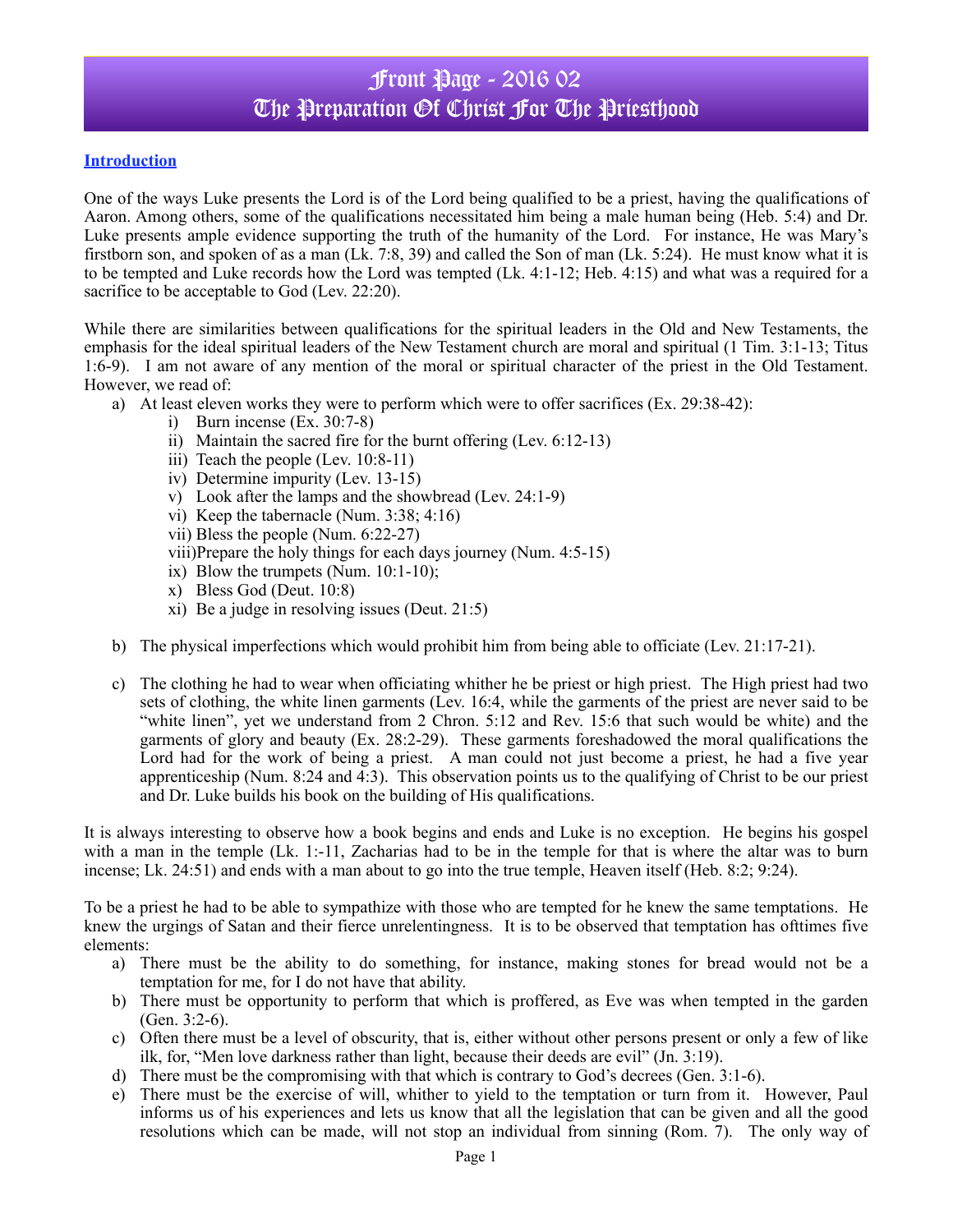# Front Page - 2016 02 The Preparation Of Christ For The Priesthood

victory is by the power of the resurrected Christ being made good to us by the Holy Spirit. Thank God that, "The blood of Jesus Christ his son cleanseth us from all sin" (1 Jn. 1:7).

#### **The Temptations of The Lord**

The devil is a very sharp individual and began the temptations by seeking to have the Lord question His own relationship to God. Notice the first statements, "If Thou be the Son of God" (Matt. 4:3, 6; Lk. 4:3, 9). The natural reaction would be, "I will prove that relationship" or scornfully ask, "Did you not hear what the Father just said concerning me?" (Lk. 3:22). Satan was not only tempting Christ to get agitated and then prove His relationship by sinning, but he was also indicating God was a deceiver in that which He had said concerning the Lord, and so have Christ question the God of truth and His fidelity. In effect, Satan was taking on the entire Godhead. The Spirit of truth had revealed that Christ was God's anointed universal monarch, the Father had declared His relationship to Jesus, and the Lord was being tempted to break rank with God and act independently of God or presumptuously on God.

In a survey of the temptations, certain features come into focus:

- a) A major feature of the temptations was to create:
	- i) Dissatisfaction with the lack of provision by God for the Lord was hungry (Lk. 4:3-4)
	- ii) Dissatisfaction with the method of God for Christ to take universal rulership, for Satan offered him the kingdoms of the world then and there (Lk. 4:5-8)
	- iii) Dissatisfaction with the timing of God for the presentation of the Lord's greatness, so "Cast thyself down" (Matt. 4:6) and the indication is, you will be upheld by angels. Just think what a presentation that would make.

Dissatisfaction is a curse among believers, for while we all face disappointments in life, yet when we seek to satisfy those disappointments or unsatisfied grasping for more despite the will of God, we are falling into the temptations of Satan and indicates a very localized and unspiritual perception of life.

- b) There was in two of the temptations opportunity to do that which no human on earth would immediately know about, but the government of Heaven and hell would know. Had the Lord yielded to the temptation the results would have been horrific beyond comprehension:
	- i) There would have been a split in the Godhead.
	- ii) This would have been a world without hope.
	- iii) God would have been helpless to fulfill His purposes for they were all depending on Christ.
	- iv) There would have been a failure in fulfilling many of the Old Testament prophecies and pictures.
	- v) There would be no hope of a resurrection.
	- vi) There would be no judgment of saved or unsaved.
	- vii) There would have been no hope of salvation.
- c) There was in the temptation to make stones bread to let rationale guide and not the word of God exclusively. The human body craves nourishing food and is greatly weakened after a fast, especially one of 40 days. Is it not logical to take or make something to eat? Is it taking care of the body by depriving it of nourishment? Surely God would want an individual to care and nourish the body. It was an attempt to have the Lord satisfy his own needs by disobeying the will of God.
- d) In the temptation to worship Satan and be given the whole world (and being the liar Satan is, he would not have given it), to do so would have been to act contrary to God's decreed plans for him. All the following promises and plans would have been meaningless.
	- i) That lovely promise to Israel but applicable to the Lord spoken by Jeremiah: "For I know the thoughts that I think toward you, saith the LORD" (Jer.29:11)
	- ii) The glorious purposes of God for Christ personally such as:
		- 1. "Yet have I set my king upon my holy hill of Zion" (Psa. 2:6)